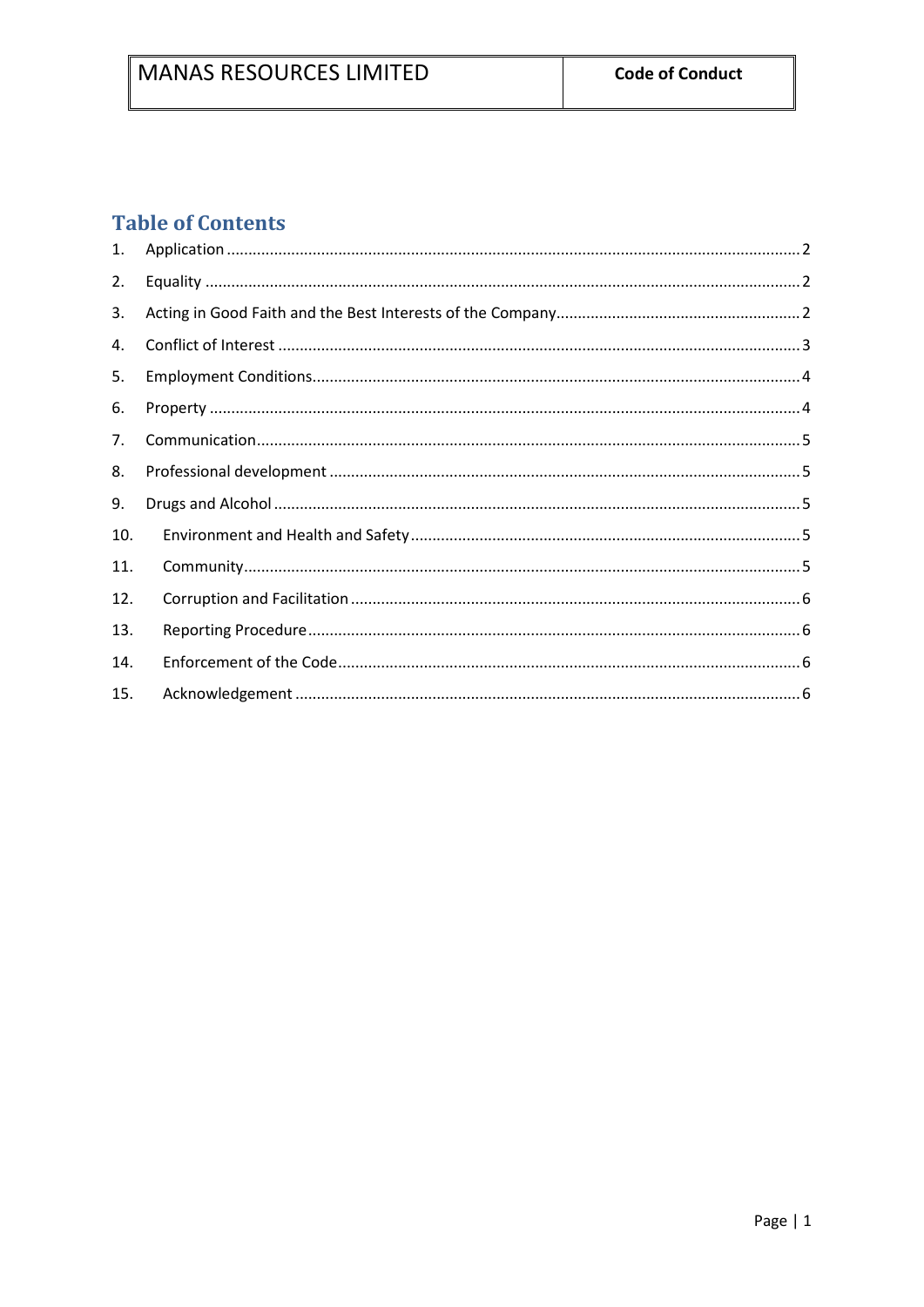### **1. Application**

This code applies to all employees, including non-executive directors, of Manas Resources Limited and all its present and future subsidiaries ('the Company'). All contractors and consultants including their representatives and employees working on behalf of the Company will also be expected to behave in a manner prescribed by this Code. A clear communication of this Code of Conduct is to be ensured by the Managing Director (or the CEO, where applicable) or an authorised Human Resources Manager ('HR Manager') in place of the Managing Director.

#### **2. Equality**

The Company and all its employees shall be committed to creating and keeping a safe and positive work environment, which will allow everyone to maximise his/her achievements and be respected by others.

The workplace should be free from any kind of discrimination based on sex, race, language, disability, ethnicity, religion, age, political or other beliefs, education, origin, property, birth or other status and other factors, in accordance with this Code of Conduct and where applicable the anti-discrimination laws of the employees country of employment.

No one, including all Company's employees, contractors and other third parties that the Company may have a business relationship with, shall be threatened, bullied or intimidated. Direct or indirect discrimination, bullying, harassment and intimidation will not be tolerated by the Company. Such behaviour and any other kind of anti-social behaviour in the workplace are against the Company's core values, which include honesty, trust, respect, responsibility and discipline. The Company expects that all staff members assume certain standards of ethical behaviour and will contribute to the best image and reputation of the Company in both internal and external environment.

### **3. Acting in Good Faith and the Best Interests of the Company**

From time to time employees will be held out to act on behalf of, or represent the Company. Employees should not improperly hold their opinions or representations out to be those of the Company unless this is either:

- in the position description of the employee's employment contract;
- has been authorised by the Managing Director or Board of Directors; or
- it is required to fulfil and employees normal duties.

When dealing with investors, market participants and the media no employee shall disclose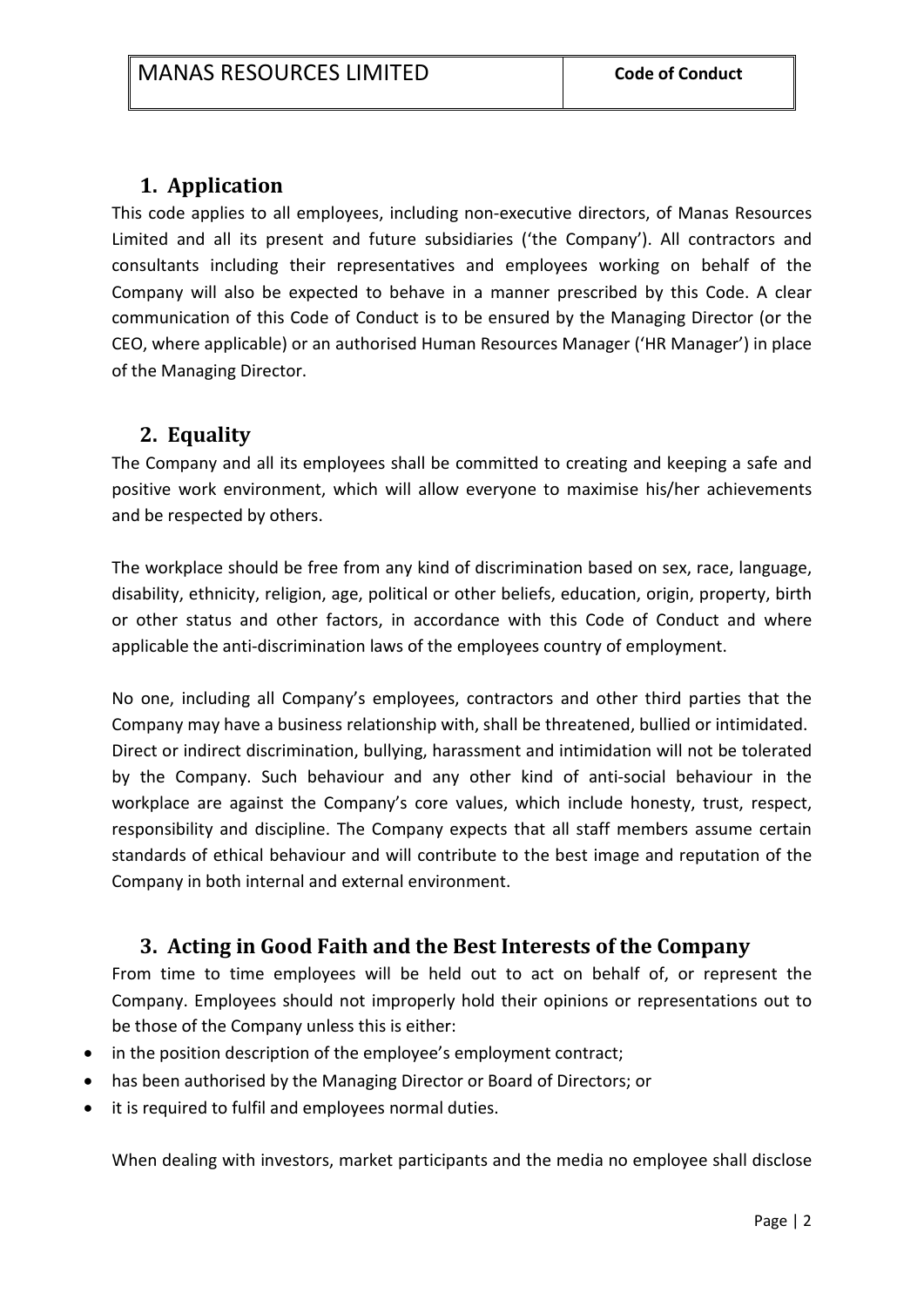information that has not been previously disclosed to the market in a board approved Australian Securities Exchange ("ASX") announcement.

The Key Management Personnel including the Corporate and Public Affairs Advisor are authorised to communicate with the media representatives. No one, other than the Key Management Personnel, shall make any comments on the Company's business, unless authorised by the Managing Director.

Confidential Information and Intellectual Property

All employees and contractors must keep confidential all information and documents relating to the Company, and as to any other matters which may come to their knowledge by reason of employment ('Confidential Information'). The information shall be kept confidential both during the employment period and for at least five years after termination. Information in relation to their personal compensation is considered strictly confidential and should not be disclosed to external partners and discussed internally under any circumstances.

Employees must not use any Confidential Information or documents, either for their own benefit or to the detriment or possible detriment of the Company. They agree to enter into any confidentiality agreement that the Company reasonably requires.

All Confidential Information and intellectual property that is created by the Company and its employees shall remain the property of the Company and shall not be disclosed or distributed to third parties without prior approval from the Managing Director.

#### **4. Conflict of Interest**

A conflict of interest refers to situations involving a conflict between the personal interests of employees and the interests of the Company. Employees shall guarantee an impartial fulfilment of their duties in the entire course of their employment.

All employees will generally be expected to work solely for the Company and avoid any competing interests. Any work for businesses or persons outside the Company can only be undertaken with agreement from the Managing Director of the Company. All employees covenant in favour of the Company that they have no interest now or during the term of their employment in any business or person (other than the Company) that:

• supplies products or services the same as or similar to those at any time supplied by the Company;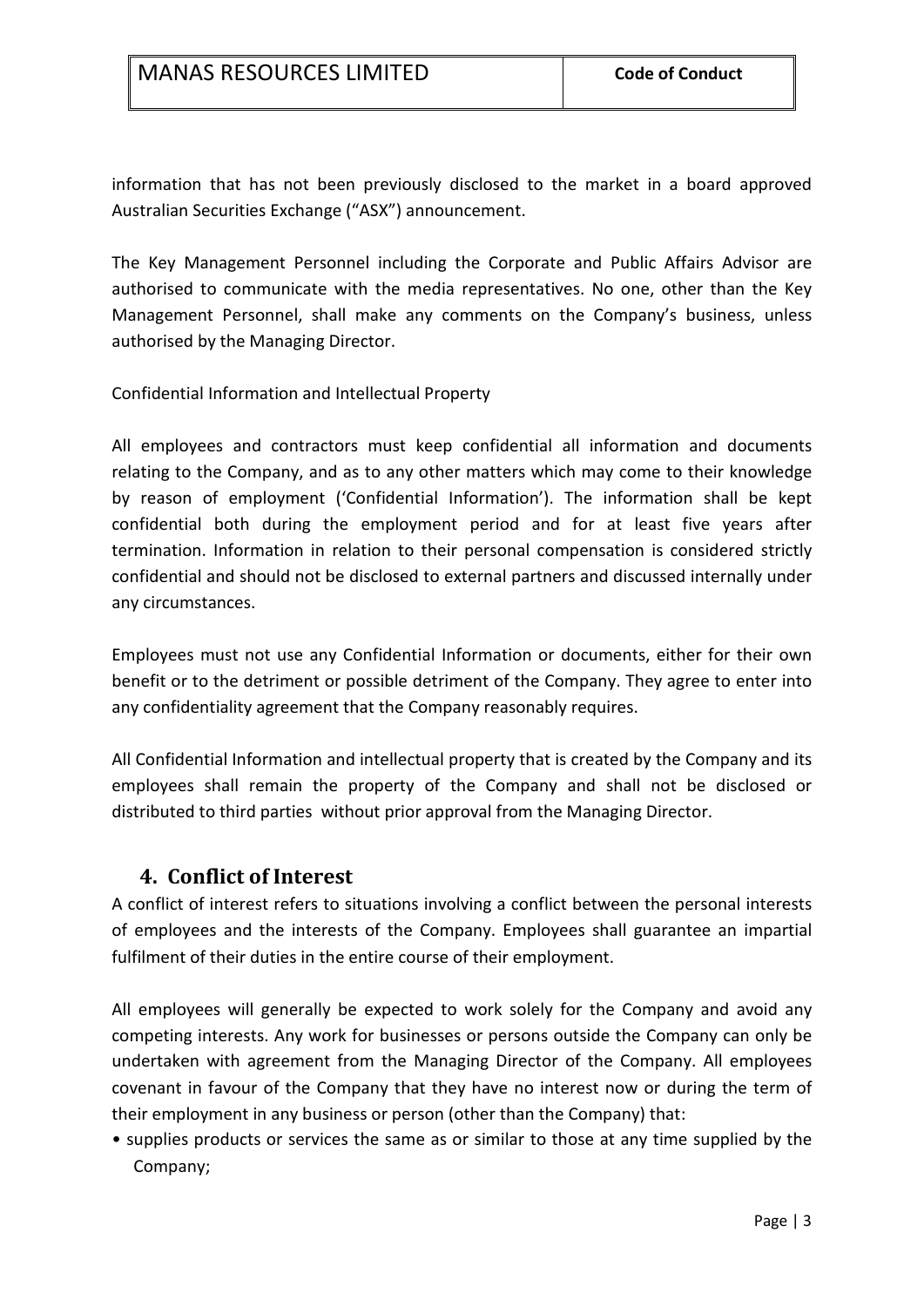- is directly or indirectly interested in mineral exploration properties in any country where Manas is actively exploring; or
- could be reasonably regarded as a market competitor in relation to the Company.

If employees including Directors become aware of any potential conflict of interest that may impair their judgement or ability to act in the best interest of the Company, it must be reported to the Managing Director immediately.

#### **5. Employment Conditions**

Employment of new staff shall be conducted in a professional, systematic and consistent manner solely to place staff with the most desirable skill sets in vacant positions of the Company.

Employment of candidates that an existing staff member may have a family, financial or any other kind of relationship with (including friendships, etc.) will be tolerated if this person is not given any advantages or preferential treatment in the comparison to the other candidates. If an existing employee involved in the assessment of potential candidates becomes aware of a conflict of interest they should disclose this immediately to the Managing Director and the authorised HR Manager. It will then be at the Managing Directors discretion whether or not to remove the existing employee from the assessment process.

Employees must not for a period of at least two years after termination of their employment, offer employment to or entice any employee of the Company or its subsidiaries to leave their employment with the group.

Punctuality plays an important role in our business. All employees will be expected to start work on time. In addition to other factors, punctuality and regular attendance will be taken into consideration when assessing the overall job performance of the Company's employees. If an Employee expects to be late or absent for various reasons related to work, he/she has to inform the management or his/her immediate supervisor of a venue, departure and approximate return time.

#### **6. Property**

Employees should ensure that company assets are used efficiently and effectively. The employees of the Company should take all reasonable steps to ensure they protect the Company's property whilst in under their supervision. This is particularly important for all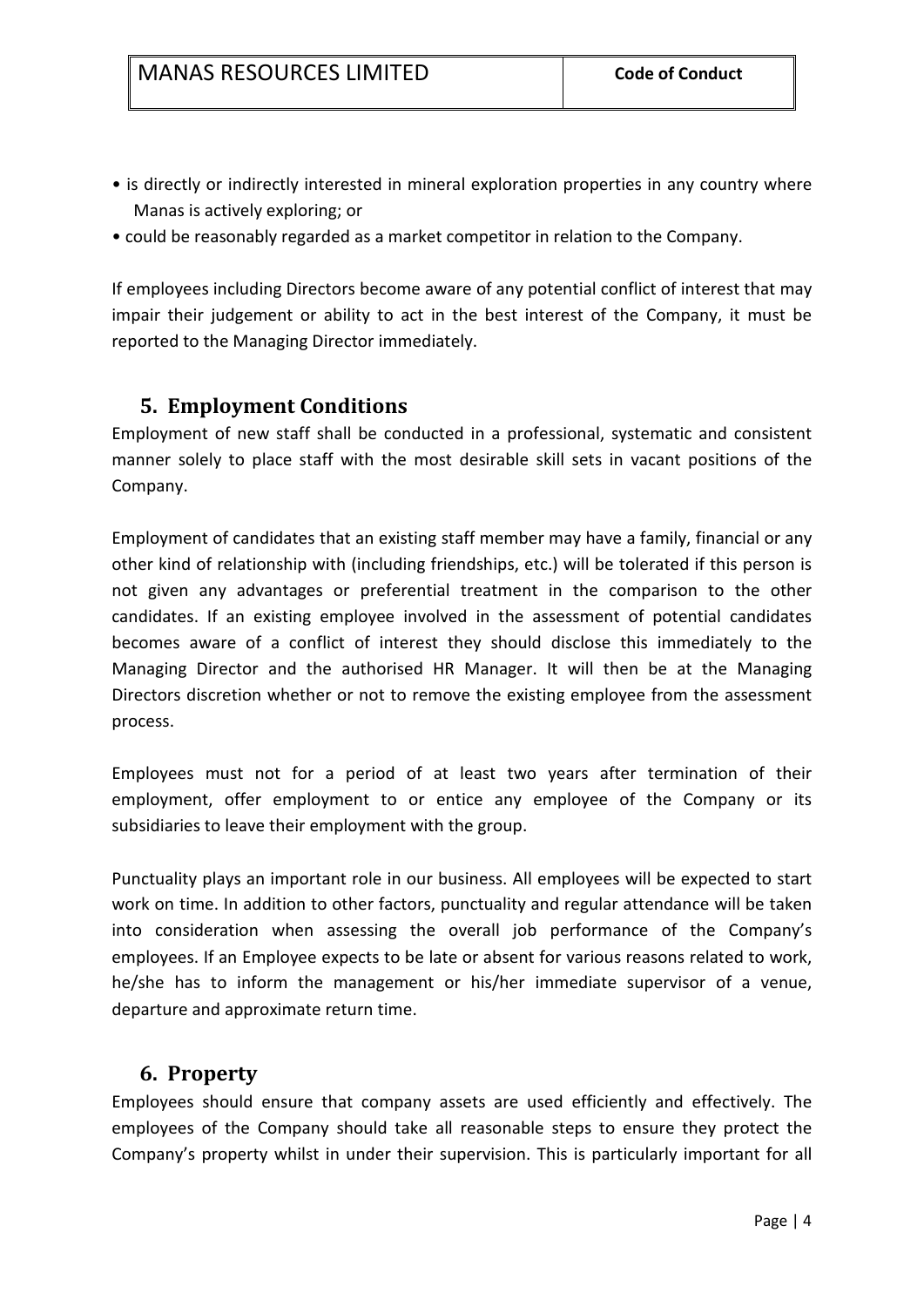valuable and portable items such as geological equipment, digital devices, laptops, cars and other Company assets that are moved from the company office.

#### **7. Communication**

It is important that all staff within the company communicate efficiently and effectively with both third parties and within the organisation. Clear and effective communication is essential for successful employee relations. Communications from third parties should be responded to within one working day and communications internally with other company employees should be responded to within 2 working days. Where it is not possible to provide a full response within this period of time at a minimum the employee should acknowledge the receipt of the communication.

### **8. Professional development**

The Company encourages professional growth of its Employees and will conduct periodic performance evaluations of all personnel. Such evaluations shall be conducted on an annual basis or more frequently, if required by the Managing Director.

#### **9. Drugs and Alcohol**

Employees of the Company must at all times complete their duties in a way that guarantees the protection of the Company's reputation and high values and provides a safe and healthy work environment for others. The Company's workplaces are smoke free. The Company's employees and contractors are not permitted to use or be under the influence of drugs or alcohol in the workplace at any time.

### **10. Environment and Health and Safety**

At all times all employees and contractors are expected to comply with all applicable laws and regulations when fulfilling their duties. Employees must strictly abide by the Company's Environmental and Occupational Health and Safety Policies.

#### **11. Community**

As the success of the project development and operation will largely depend on the local community's trust and support, all employees of the Company shall be committed to understanding and respecting the community and contributing to its sustainable development. All employees shall abide by the guidelines set out in the Community Engagement and Development Policy.